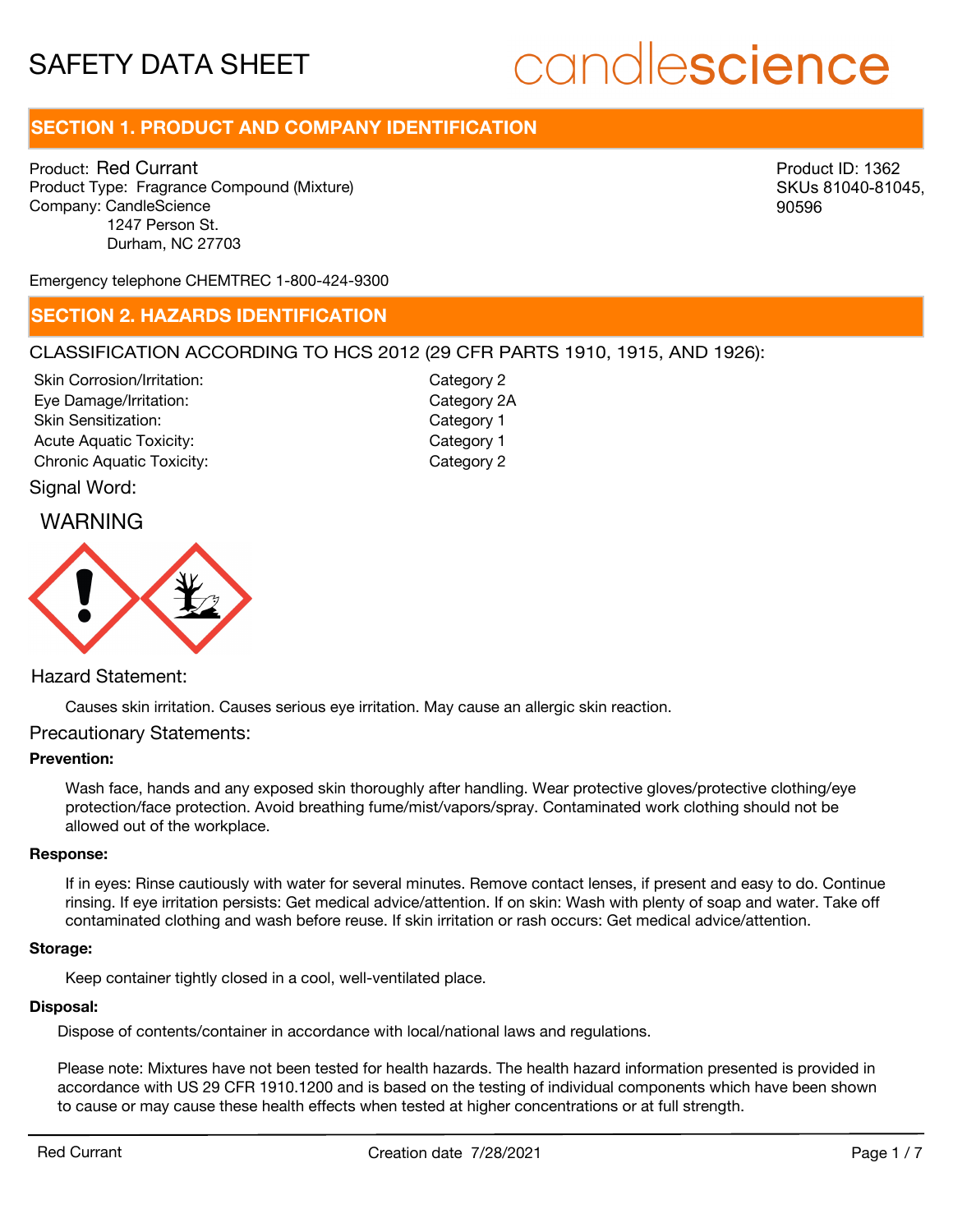# candlescience

# **SECTION 3. COMPOSITION/INFORMATION ON INGREDIENT**

| Hazardous components                      | CAS No.        | Weight %  |
|-------------------------------------------|----------------|-----------|
| Benzyl benzoate                           | $120 - 51 - 4$ | $20 - 30$ |
| dl-Citronellol                            | $106 - 22 - 9$ | $10 - 20$ |
| 2-tert-Butylcyclohexyl acetate            | $88 - 41 - 5$  | $3 - 5$   |
| Geraniol                                  | $106 - 24 - 1$ | $1 - 3$   |
| Linalyl acetate                           | 115-95-7       | $1 - 3$   |
| Hexyl cinnamic aldehyde                   | $101 - 86 - 0$ | $1 - 3$   |
| beta-Pinene                               | $127 - 91 - 3$ | $1 - 3$   |
| Geranyl acetate                           | $105 - 87 - 3$ | $1 - 3$   |
| Nerol                                     | 106-25-2       | $\leq 1$  |
| 2,4-dimethylcyclohex-3-ene-1-carbaldehyde | 68039-49-6     | $\leq$ 1  |
| CITRONELLYL FORMATE                       | $105 - 85 - 1$ | $\leq$ 1  |
| Neryl acetate                             | $141 - 12 - 8$ | $\leq$ 1  |
| Linalool                                  | 78-70-6        | $\leq 1$  |
| d-Limonene                                | 5989-27-5      | $\leq$ 1  |
| 2,4-Dimethylcyclohex-3-ene-1-carbaldehyde | 67633-69-9     | $\leq 1$  |
| Citral                                    | 5392-40-5      | $\leq$ 1  |

## **SECTION 4. FIRST AID MEASURES**

#### Inhalation:

Remove casualty to fresh air and keep warm and at rest. In case of respiratory tract irritation, consult a physician.

#### Skin contact:

Change contaminated, saturated clothing. After contact with skin, wash immediately with plenty of water and soap. In case of skin reactions, consult a physician.

#### Eye contact:

In case of contact with eyes flush immediately with plenty of flowing water for 10 to 15 minutes holding eyelids apart and consult an ophthalmologist.

#### Ingestion:

If accidentally swallowed rinse the mouth with plenty of water (only if the person is conscious) and obtain immediate medical attention. Do NOT induce vomiting.

#### Most important symptoms:

N/A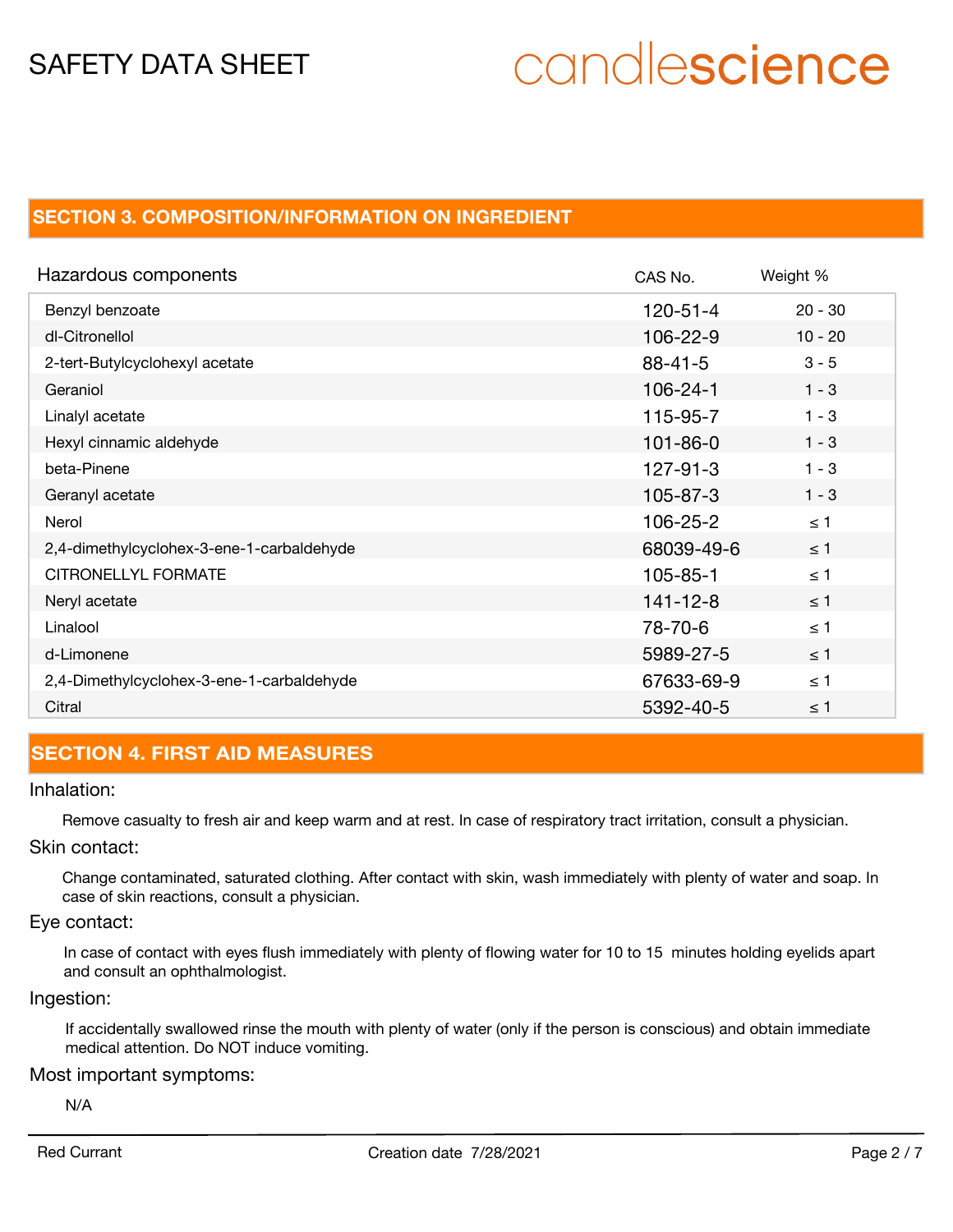# candlescience

#### Indication of immediate medical attention:

Treat symptomatically.

#### General information:

When in doubt or if symptoms are observed, get medical advice.

### **SECTION 5. FIREFIGHTING MEASURES**

#### Suitable extinguishing media:

Foam, carbon dioxide, or dry chemical.

#### Unsuitable extinguishing media:

Avoid use of water in extinguishing fires.

#### Specific hazards:

During fire, gases hazardous to health may be formed. Do not allow run-off from fire fighting to enter drains or water courses.

Special fire fighting procedures:

Wear self-contained breathing apparatus for firefighting. Move containers from fire area if it can be done safely. Use water spray jet to protect personnel and to cool endangered containers.

## **SECTION 6. ACCIDENTAL RELEASE MEASURES**

#### Personal precautions, protective equipment and emergency procedures:

Evacuate personnel to safe areas. Remove all sources of ignition. Ensure adequate ventilation. Keep people away from and upwind of spill/leak. Wear appropriate protective equipment and clothing during clean-up.

#### Environmental precautions:

Do not allow to enter into soil/subsoil. Do not allow to enter into surface water or drains. Dispose of in accordance with local regulations. Local authorities should be advised if significant spillage cannot be contained.

#### Methods and materials for containment and cleaning up:

Soak up with inert absorbent material (e.g. sand, silica gel, vermiculite). Keep in suitable and closed containers for disposal. Clean contaminated floors and objects thoroughly while observing environmental regulations.

## **SECTION 7. HANDLING AND STORAGE**

#### Precautions for safe handling:

Avoid contact with skin and eyes. Avoid prolonged inhalation of vapors. Wash hands and other exposed areas with mild soap and water before eating, drinking or smoking and when leaving work. Handle in accordance with good industrial hygiene and safety practices.

Conditions for safe storage, including any incompatibilities:

Store in tightly closed and upright container in a cool, dry, ventilated area. Store away from light, heat, and sources of ignition.

### **SECTION 8. EXPOSURE CONTROLS/PERSONAL PROTECTION**

#### Exposure Guidelines:

ACGIH: dl-Citronellol (CAS 106-22-9) TWA 5 ppm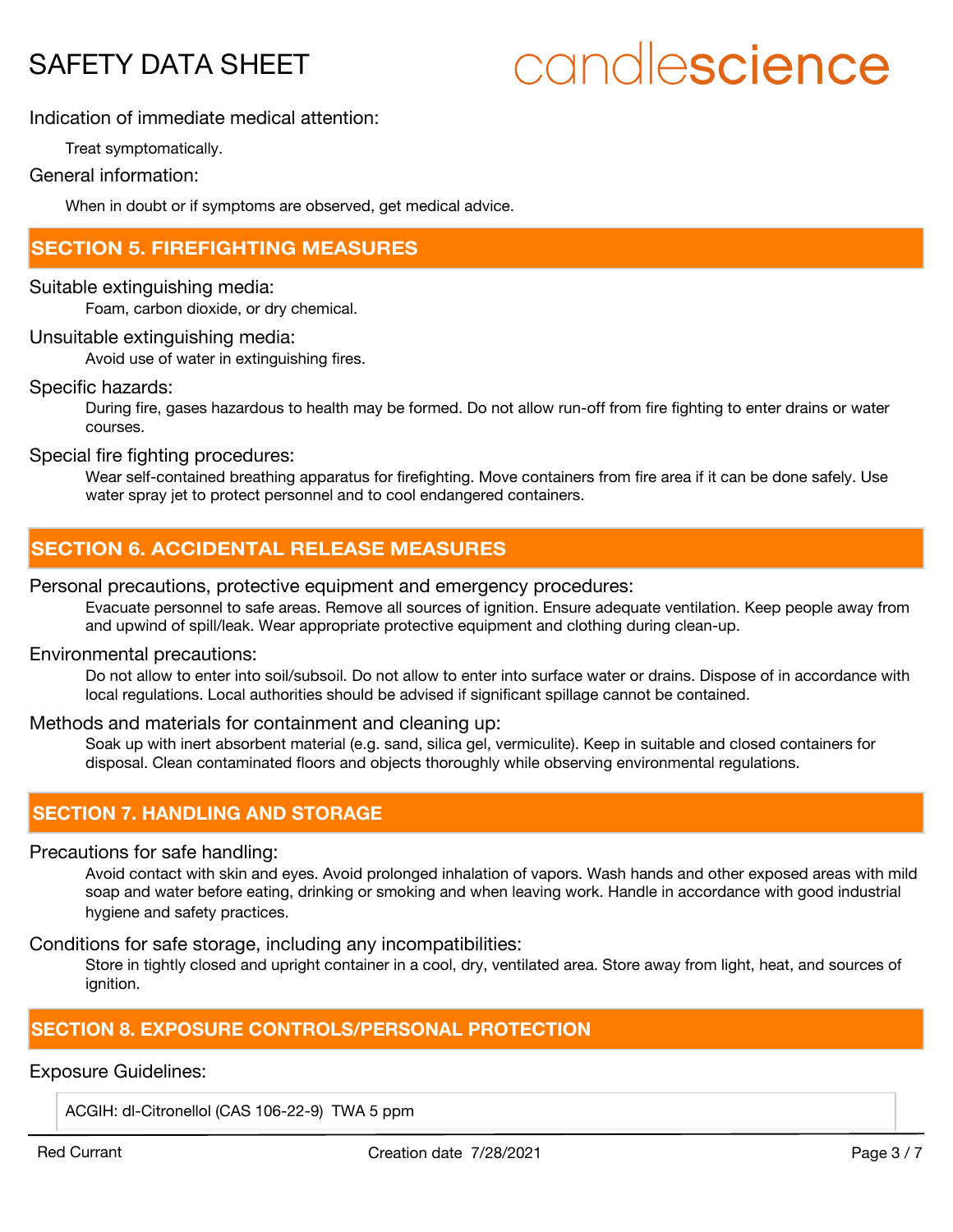# candlescience

ACGIH: Geraniol (CAS 106-24-1) TWA 5 ppm

ACGIH: beta-Pinene (CAS 127-91-3) TWA 20 ppm

ACGIH: Citral (CAS 5392-40-5) TWA 5 ppm

ACGIH: d-Limonene (CAS 5989-27-5) TWA 5 ppm

#### Appropriate Engineering Controls:

#### **Ventilation:**

Use engineering controls to maintain airborne levels below exposure limit requirements or guidelines. If there are no applicable exposure limit requirements or guidelines, use only with adequate ventilation. Local exhaust ventilation may be necessary for some operations.

#### Personal Protective Equipment:

#### **Eye protection:**

Ensure that eyewash stations and safety showers are close to the workstation location. Chemical resistant goggles must be worn.

#### **Hand protection:**

Wear chemical resistant gloves suitable for this material as determined by a hazard assessment. Gloves should be discarded and replaced if there is any indication of degradation or chemical breakthrough.

#### **Skin and body protection:**

Wear protective clothing suitable for this material as determined by a hazard assessment.

#### **Respiratory protection:**

Respiratory protection should be worn when workplace exposures exceed exposure limit requirements or guidelines. If there are no applicable exposure limits or guidelines, use an approved respirator where there is a potential for adverse effects, including but not limited to respiratory irritation or odor, where indicated or required by the exposure assessment. Selection of air-purifying or positive-pressure supplied air will depend on the results of the exposure assessment which includes an evaluation of the specific operations and the actual or potential airborne concentrations. The type of cartridge or filter to be used must be selected and approved for the chemical, class, or classes of chemicals likely to be encountered in the workplace. For emergency conditions, use an approved positive-pressure self-contained breathing apparatus.

#### **General hygiene considerations:**

Handle in accordance with good industrial hygiene and safety practice. Remove contaminated clothing and protective equipment before entering eating areas. Wash hands before breaks and immediately after handling the product.

## **SECTION 9. PHYSICAL AND CHEMICAL PROPERTIES**

| Appearance:     | Liquid                    |  |
|-----------------|---------------------------|--|
| Color:          | Colorless to light yellow |  |
| Odor:           | Characteristic            |  |
| Odor threshold: | N/A                       |  |
| pH:             | N/A                       |  |
| Melting point:  | N/A                       |  |
| Boiling point:  | N/A                       |  |
| Flashpoint:     | ℃<br>96.1<br>°F<br>205    |  |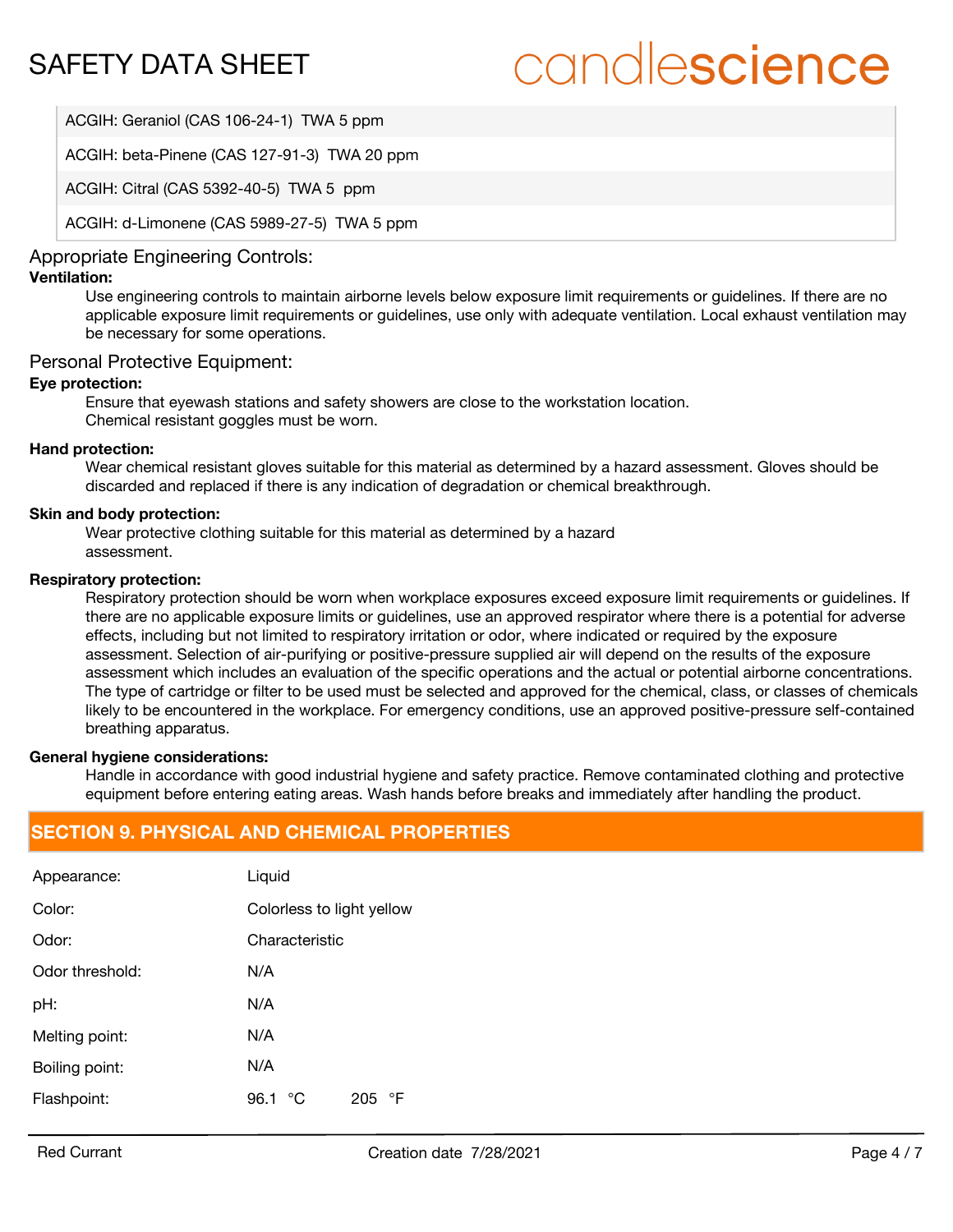| candlescience |  |  |
|---------------|--|--|
|               |  |  |

| Evaporation Rate (Butyl Acetate = 1): $N/A$       |                 |  |
|---------------------------------------------------|-----------------|--|
| Flammability (solid, gas):                        | N/A             |  |
| Upper lower flammability or explosive limits: N/A |                 |  |
| Vapor density (Air=1):                            | N/A             |  |
| Vapor pressure:                                   | 0.067 mmHg@20°C |  |
| Specific gravity (H2O=1):                         | 0.9770 - 0.9870 |  |
| Solubility in water:                              | <b>NO</b>       |  |
| Solubility in other solvents:                     | N/A             |  |
| Partition coefficient: n-octanol/water:<br>N/A    |                 |  |
| Auto-ignition temperature:                        | N/A             |  |
| Decomposition temperature:                        | N/A             |  |
| Kinematic viscosity:                              | N/A             |  |
| Dynamic viscosity:                                | N/A             |  |
| Explosive properties:                             | Not explosive   |  |
| Oxidizing properties:                             | Not oxidizing   |  |
| Refractive index:                                 | 1.4840 - 1.4940 |  |

# **SECTION 10. STABILITY AND REACTIVITY**

#### **Chemical stability:**

The product is stable and non-reactive under normal conditions of use, storage and transport.

#### **Possibility of hazardous reactions:**

Material is stable under normal conditions.

## **Conditions to avoid:**

Heat, flames and sparks. Temperature extremes and direct sunlight.

#### **Incompatible materials:**

Strong oxidizing agents. Strong acids. Strong Bases.

#### **Hazardous decomposition products:**

No hazardous decomposition products are known.

# **SECTION 11. TOXICOLOGICAL INFORMATION**

## **Acute oral toxicity:**

N/A

#### **Acute dermal toxicity:**

4475 mg/kg

# **Acute inhalation toxicity:**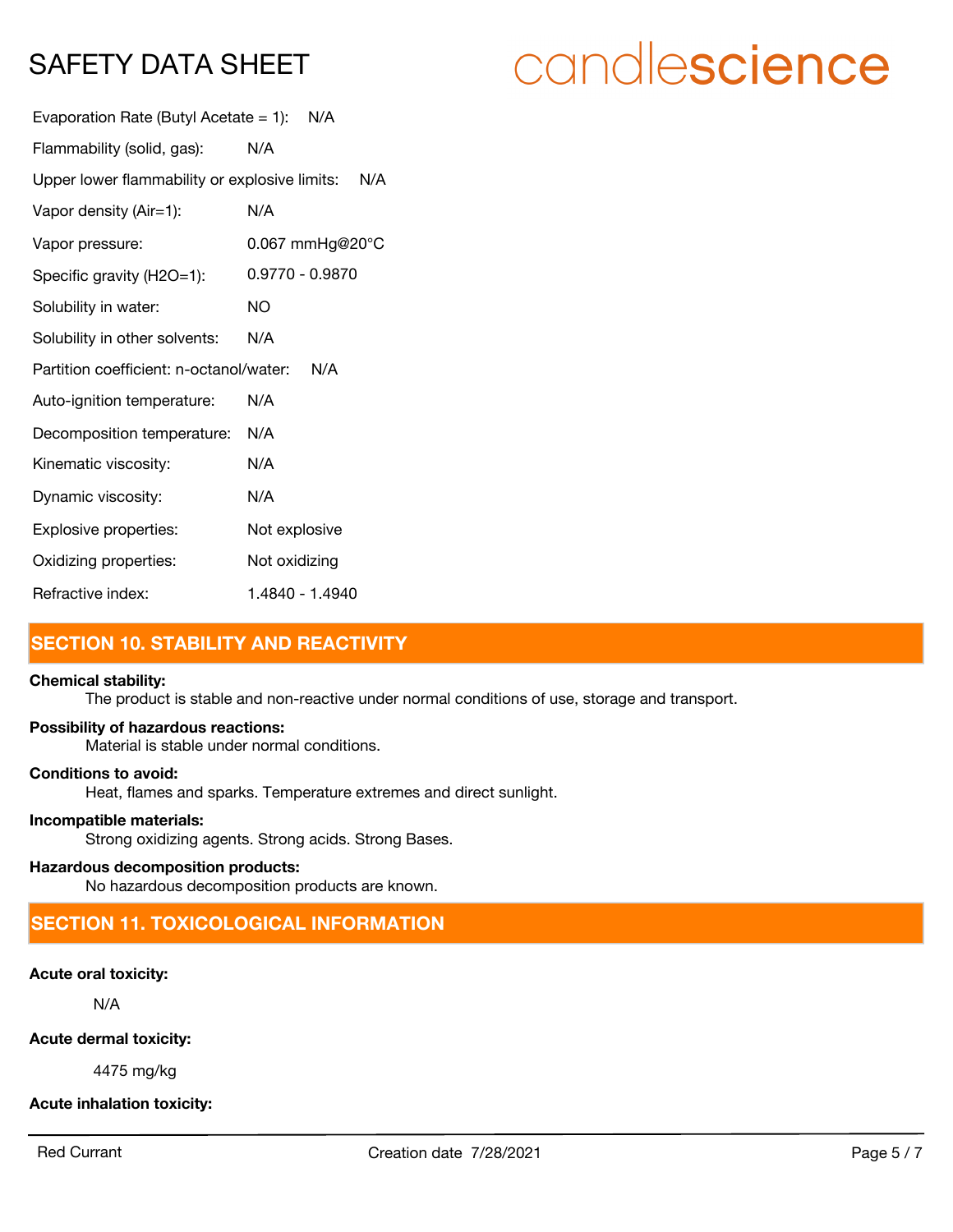# candlescience

N/A

**Skin corrosion/irritation:**

N/A

**Serious eye damage/eye irritation:**

N/A

**Respiratory or skin sensitization:**

N/A

#### **Mutagenicity:**

N/A

#### **Reproductive toxicity:**

N/A

#### **Carcinogenicity:**

This product does not contain any carcinogens or potential carcinogens as listed by OSHA, IARC or NTP.

Please note: Mixtures have not been tested for health hazards. The health hazard information presented is provided in accordance with US 29 CFR 1910.1200 and is based on the testing of individual components which have been shown to cause or may cause these health effects when tested at higher concentrations or at full strength.

## **SECTION 12. ECOLOGICAL INFORMATION**

#### **Ecotoxicity:**

Toxic to aquatic life with long lasting effects.

#### **Persistence and Degradability:**

N/A

#### **Bioaccumulation:**

N/A

#### **Other Adverse Effects:**

N/A

# **SECTION 13. DISPOSAL CONSIDERATIONS**

#### **Disposal instructions:**

Collect and reclaim or dispose in sealed containers at licensed waste disposal site. Do not allow this material to drain into sewers/water supplies. Do not contaminate ponds, waterways or ditches with chemical or used container. Dispose of contents/container in accordance with local/regional/national/international regulations.

#### **Local disposal regulations:**

Dispose in accordance with all applicable regulations.

#### **Hazardous waste code:**

The waste code should be assigned in discussion between the user, the producer and the waste disposal company.

#### **Waste from residues/unused products:**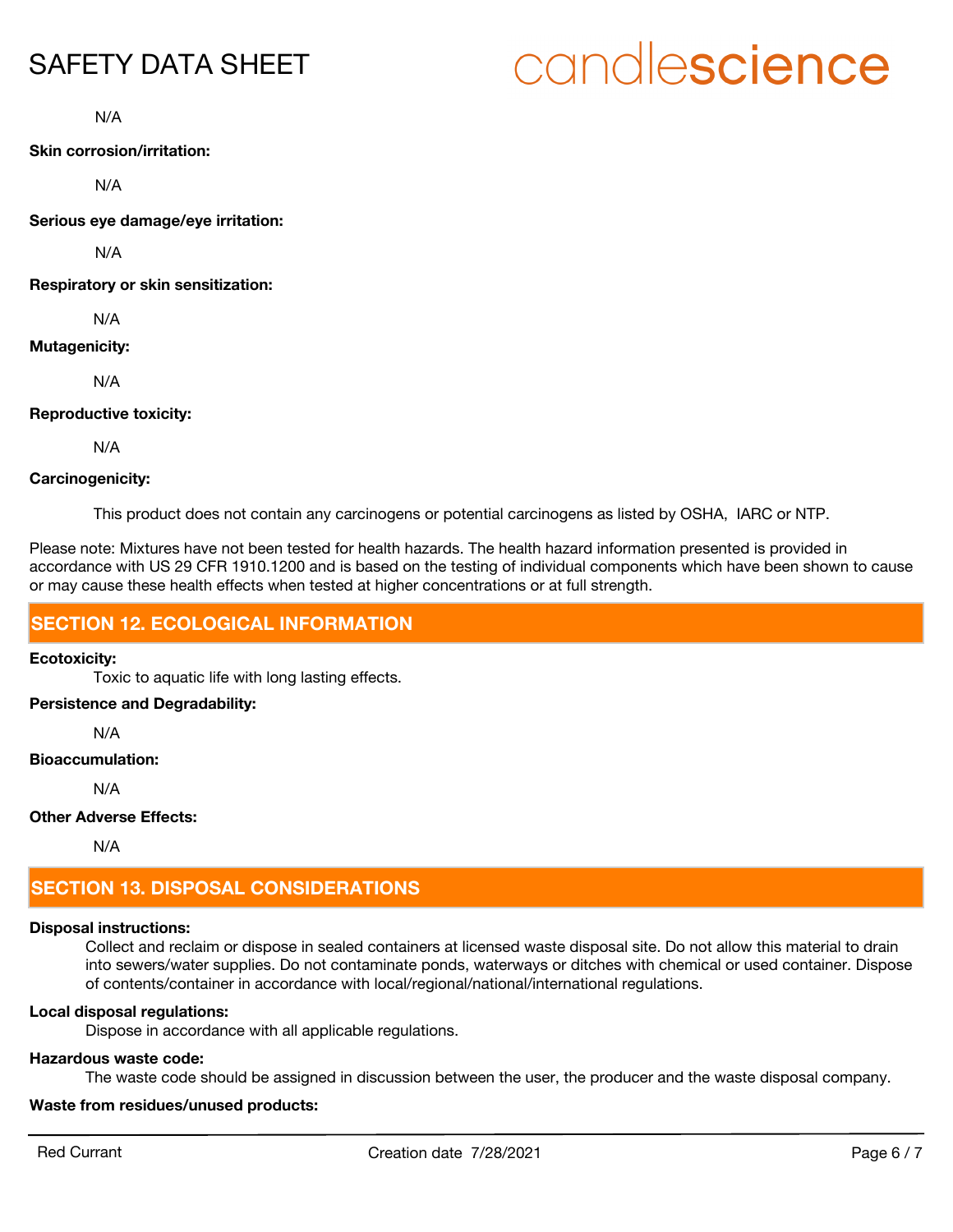

# candlescience

Dispose of in accordance with local regulations. Empty containers or liners may retain some product residues. This material and its container must be disposed of in a safe manner.

#### **Contaminated packaging:**

Since emptied containers may retain product residue, follow label warnings even after container is emptied. Empty containers should be taken to an approved waste handling site for recycling or disposal.

| <b>SECTION 14. TRANSPORT INFORMATION</b> |                                                                                                              |  |
|------------------------------------------|--------------------------------------------------------------------------------------------------------------|--|
| <b>IATA UN Number:</b>                   | 3082                                                                                                         |  |
| <b>IATA UN Proper Shipping Name:</b>     | Environmentally hazardous substance, liquid, n.o.s. (BENZYL BENZOATE AND 2-<br>tert-Butylcyclohexyl acetate) |  |
| <b>IATA Transport Hazard Class:</b>      | 9                                                                                                            |  |
| <b>IATA Packing group:</b>               | III                                                                                                          |  |
| <b>IATA Environmental Hazards:</b>       | N/A                                                                                                          |  |
| <b>IATA ERG Codes:</b>                   | N/A                                                                                                          |  |
| <b>IATA Special Precautions:</b>         | N/A                                                                                                          |  |
| <b>IATA Other Information:</b>           | N/A                                                                                                          |  |
| <b>IMDG UN Number:</b>                   | 3082                                                                                                         |  |
| <b>IMDG UN Proper Shipping Name:</b>     | Environmentally hazardous substance, liquid, n.o.s. (BENZYL BENZOATE AND 2-<br>tert-Butylcyclohexyl acetate) |  |
| <b>IMDG Transport Hazard Class:</b>      | 9                                                                                                            |  |
| <b>IMDG Packing Group:</b>               | III                                                                                                          |  |
| <b>IMDG Environmental Hazards:</b>       | Yes                                                                                                          |  |
| <b>IMDG EMS:</b>                         | F-A, S-F                                                                                                     |  |
| <b>IMDG Special Precautions:</b>         | N/A                                                                                                          |  |
| <b>IMDG Transport in Bulk:</b>           | N/A                                                                                                          |  |

### **SECTION 15. REGULATORY INFORMATION**

#### **TSCA:**

All components of this product are listed or excluded from listing on the TSCA inventory.

# **SECTION 16. OTHER INFORMATION**

The information and recommendations contained in this data sheet represent, to the best of CandleScience's knowledge and belief, an accurate and reliable representation as the known data for this material. Since the conditions for use, handling, storage and disposal of this product are beyond CandleScience's control, it is the user's responsibility both to determine safe conditions for use of this product and to assume liability for loss, injury, damage or expense arising out of the product's improper use. No warranty, expressed or implied, regarding the product described herein shall be created by or inferred from any statement or omission in this SDS. Various government agencies (e.g. DOT, EPA, FDA) may have specific regulations concerning the transportation, handling, storage, use or disposal of this product, which may not be reflected in this SDS. The user should